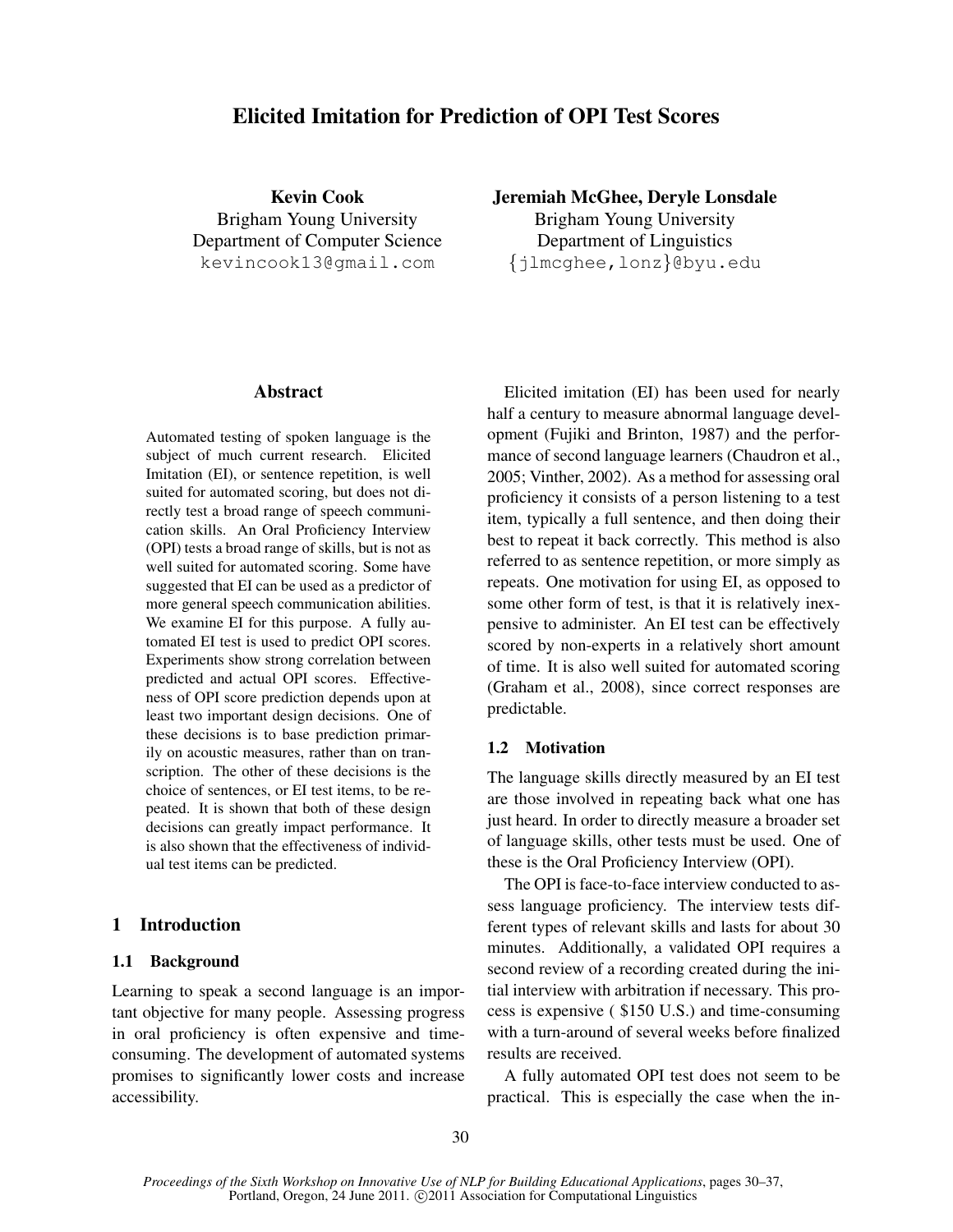terpersonal aspects of a face-to-face interview are considered. There have been several efforts to automatically score the type of speech which might be spoken by an OPI test-taker, spontaneous non-native speech (Zechner and Xi, 2008). It has been shown that current automatic speech recognition (ASR) systems, used to transcribe such speech, have error rates which make it challenging to use transcripts for testing purposes.

The argument has been made that although EI does not directly measure communicative skills, such as the ability to converse with another person, it can be used to infer such skills (Henning, 1983). Part of the theory behind EI is that people typically are not able to memorize the sounds of an utterance the length of a full sentence. Rather, people build a mental model of the meaning of an utterance, and are then able to remember the model. People who cannot understand the utterance are not able to build a mental model, and are therefore unable to remember or repeat the utterance. If it is true that EI can be used to infer more general speech communication abilities, even if only to a limited extent, then EI may be useful for predicting test scores which are designed to directly measure that ability.

Bernstein et al. (2000) describe a system which elicits short predictable responses, such as readings, repeats (EI), opposites, and short answers, for automated testing. A similar system is discussed later in Bernstein et al. (2010). It is evident that EI is used in these systems, as part of a greater whole. The argument is made that although the skills directly tested are limited, the scores produced may be useful for inferring more general language abilities. It is shown that automated scores correlate well with scores from conventional tests, such as the OPI. One aspect which may not be as clear is the role that EI plays as compared to other methods used in the automated test.

We are interested in the use of a fully automated EI test as a means to predict more general ability in spoken language communication. Since the OPI test is specifically designed to measure such general ability we use it as a gold standard, in spite of the fact that we do not expect it to be a perfect measure. We are interested in learning the extent to which OPI scores can be predicted using an EI test. We are also interested in learning how to design an automated system such that prediction of OPI scores is most effective. We evaluate system performance based on how highly correlated OPI score predictions are with actual OPI scores.

Several design decisions must be made in the development of such a system. One, is which method to use for converting spoken responses to OPI score predictions. Another, is the choice of sentences, or EI test items, to be repeated. We address both of these issues.

There are at least two approaches to scoring spoken responses. One, is to score based on transcriptions, generated by a speech recognizer. Another, is to score based on acoustic measures alone, such as pronunciation and fluency (Cincarek et al., 2009). The primary difference between these two approaches is what is assumed about the textual content of a spoken response. Acoustic measures are based on the assumption that the textual content of each spoken response is known. Speech recognition is based on the assumption that the content is not known. We explore the effect of this assumption on OPI prediction.

The selection of effective EI test items has been the subject of some research. Tomita et al. (2009) outline principles for creating effective EI test items. Christensen et al. (2010) present a tool for test item creation. We explore the use of OPI scores as a means to evaluate the effectiveness of individual test items.

### 2 Related Work

The system described by Bernstein et al. (2010) uses EI as part of the automated test. Sentences range in length from two to twenty or more syllables. If fewer than 90% of natives can repeat the sentence verbatim, then the item is not used. An augmented ASR system is used which has been optimized for non-native speech. The ASR system is used to transcribe test-taker responses. Transcriptions are compared to the word string recited in the prompt. Word errors are counted and used to calculate a score. Fluency and pronunciation of spoken responses are also scored.

Graham et al. (2008) report on a system which uses EI for automated assessment. Results show that automated scores are strongly correlated with man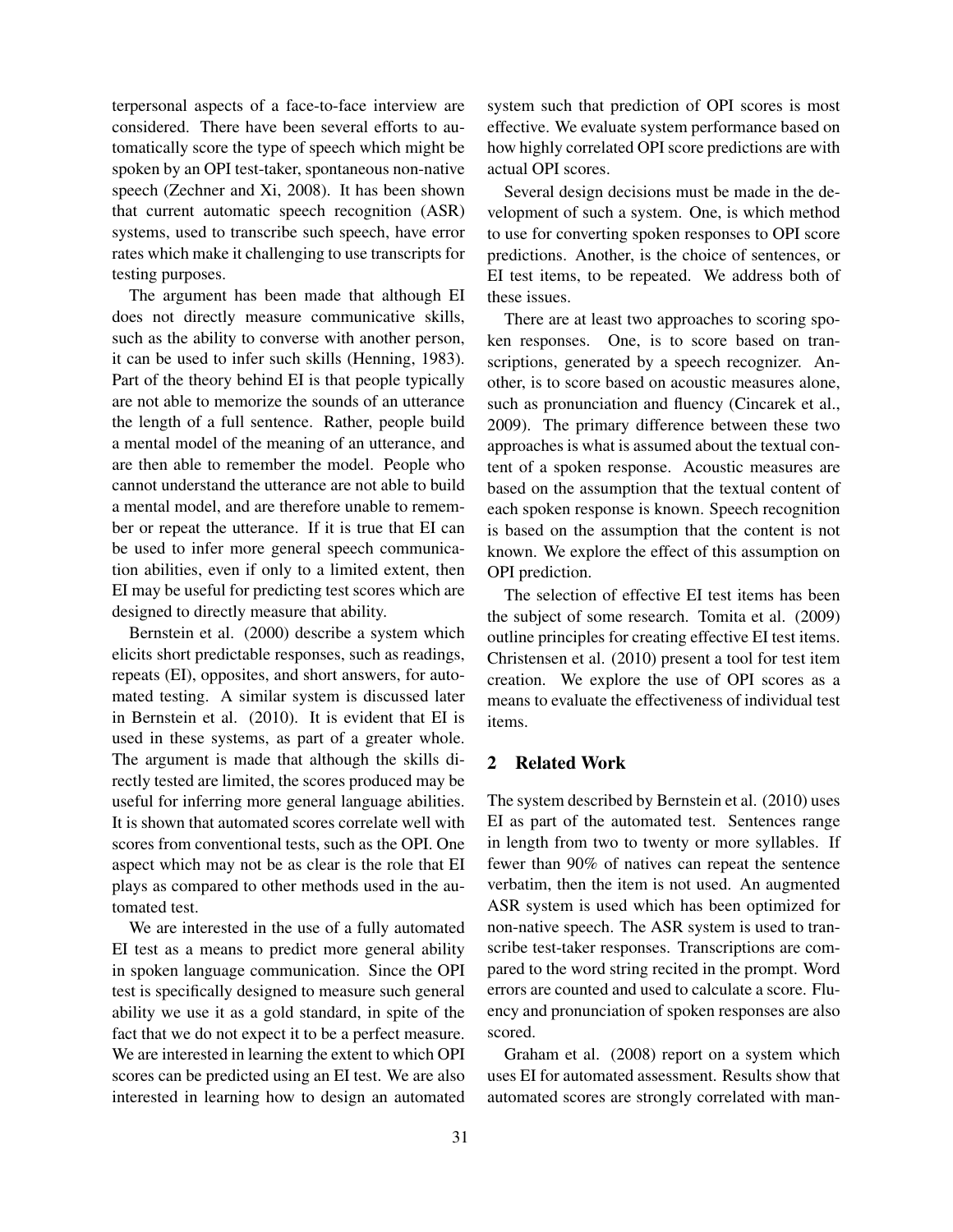ual EI scores. ASR grammars are specific to each test item. Our work is based on this system.

Müller et al. (2009) compare the effectiveness of reading and repeating (EI) tasks for automated testing. Automated scores are compared with manual scores for the same task. It is found that repeating tasks provide a better means of automatic assessment than reading tasks.

## 3 Experiments

In this section we describe experiments, including both an OPI test and an automated EI test. We detail the manner of automated scoring of the EI test, together with the method used to predict OPI scores.

#### 3.1 Setup

We administer an ACTFL-OPI (see www.actfl.org) and an automated EI test to each of 85 English as a Foreign Language learners of varying proficiency levels. This group of speakers (test-takers) is randomly divided into a 70%/30% training/testing split, with 60 speakers forming the training set and the remaining 25 forming the test set. Training data consists of OPI scores and EI responses for each speaker in the training set. Test data consists of OPI scores and EI responses for each speaker in the test set.

An OPI is a face-to-face interview conducted by a skilled, certified human evaluator. (We do not expect that this interview results in an ideal evaluation of oral proficiency. We use the OPI because it is designed to directly test speech communication skills which are not directly tested by EI.) OPI proficiency levels range across a 10-tiered nominal scale from Novice Low to Superior. We convert these levels to an integer score from 1 to 10 ( $NoviceLow = 1$ ,  $Superior = 10$ ).

The EI test consists of 59 items, each an English sentence. An automated system plays a recording of each sentence and then records the speaker's attempt to repeat the sentence verbatim. A fixed amount of time is allotted for the speaker to repeat the sentence. After that fixed time, the next item is presented, until all items are presented and all responses recorded. The choice of which items to include in the test is somewhat arbitrary; we select those items which we believe might work well, given past experimentation with EI. We expect that improvement could be made in both the manner of administration of the test, and in the selection of test items.

Responses are scored using a Sphinx 4 (Walker et al., 2004) ASR system, version 1.0 beta 4, together with the supplied 30-6800HZ WSJ acoustic model. ASR performance is affected by various system parameters. For our experiments, we generally use default parameters found in configuration files for Sphinx demos. The ASR system has not been adapted for non-native speech.

### 3.2 Language Models

We vary the language model component of the ASR system in order to evaluate the merit of assuming that the content of spoken responses is known. Speech recognizers use both an acoustic model and a language model, to transcribe text. The acoustic model is used to estimate a probability corresponding to how well input speech sounds like output text. The language model is used to estimate a probability corresponding to how well output text looks like a target language, such as English. Output text is determined based on a joint probability, using both the acoustic and the language models. We vary the degree to which it is assumed that the content of spoken responses is known. This is done by varying the degree to which the language model is constrained to the text of the expected response.

When the language model is fully constrained, the assumption is made that the content of each spoken response is known. The language model assigns all probability to the text of the expected response. All other output text has zero probability. The acoustic model estimates a probability for this word sequence according to how well the test item is pronounced. If the joint probability of the word sequence is below a certain rejection threshold, then there is no output from the speech recognizer. Otherwise, the text of the test item is the output of the speech recognizer. With this fully constrained language model, the speech recognizer is essentially a binary indicator of pronunciation quality.

When the language model is fully unconstrained, there is no relationship between the language model and test items, except that test items belong to the English language. In this case, the speech recognizer functions normally, as a means to transcribe spoken responses. Output text is the best guess of the ASR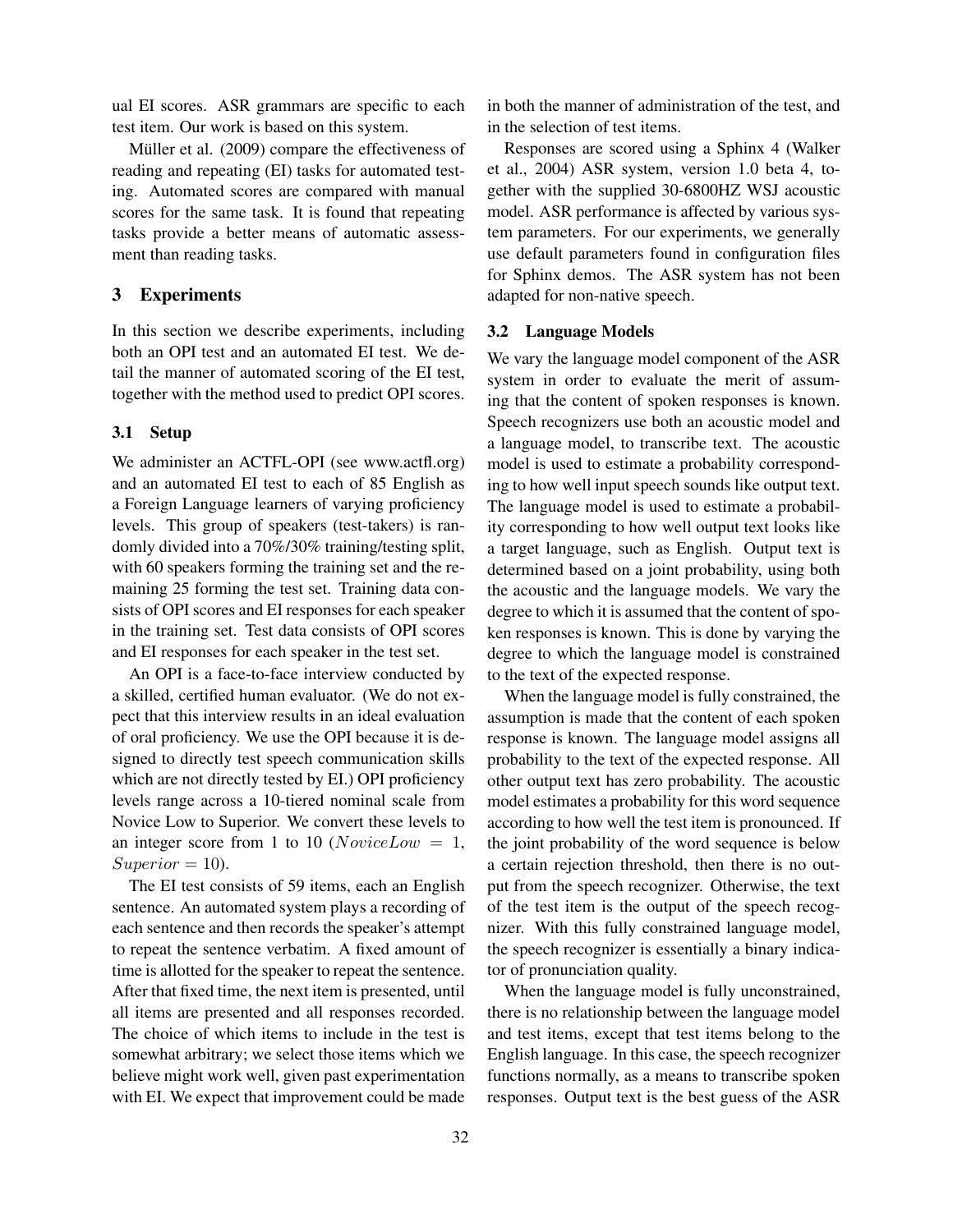system as to what was said.

A partially constrained language model is one that is based on test items, but also allows variation in output text.

We perform experiments using the following five language models:

- 1. WSJ20K The 20K word Wall Street Journal language model, supplied with Sphinx.
- 2. WSJ5K The 5K word Wall Street Journal language model, supplied with Sphinx.
- 3. EI Items A custom language model created from the corpus of all test items.
- 4. Item Selection A custom language model constraining output to any one of the test items.
- 5. Forced Alignment A custom language model constraining output to only the current test item.

The first two language models, WSJ20K and WSJ5K, are supplied with Sphinx and have no special relationship to the test items. The training corpus used to build these models is drawn from issues of the Wall Street Journal. These models are fully unconstrained.

The third model, EI Items, is a conventional language model with the exception that the training corpus is very limited. The training corpus consists of all test items; no other text is included in the training corpus. The fourth model, Item Selection, is not a conventional language model. It assigns a set probability to each test item as a whole. That probability is equal to one divided by the total number of test items. Such a simple language model is sometimes referred to as a grammar (Walker et al., 2004; Graham et al., 2008). Both the EI Items and Item Selection models are partially constrained. The Item Selection model is much more highly constrained than the EI Items model.

The last model, Forced Alignment, is fully constrained. It assigns all probability to item text. These five language models are chosen for the purpose of evaluating the effectiveness of constraining the language model to the text of the expected response.

| i.        | Item                              |
|-----------|-----------------------------------|
| I         | Number of items                   |
| S         | Speaker (test-taker)              |
| S         | Number of speakers                |
| $x_{is}$  | Score for item $i$ , speaker $s$  |
| $y_s$     | Predicted OPI score for speaker s |
| $O_{S}$   | Actual OPI score for speaker s    |
| $MSE_{i}$ | Mean squared error for item $i$   |

Figure 1: Notation used in this paper.

#### 3.3 Scoring

Each response is scored using a two-step process. First, the spoken response is transcribed by the ASR system. Second, word error rate (WER) is calculated by comparing the transcription to the item text. WER is converted to an item score  $x_{is}$  for item i and speaker  $s$  in the range of  $0$  to  $1$  using the following formula:

$$
x_{is} = \begin{cases} 1 - \frac{WER}{100} & \text{if } WER < 100\% \\ 0 & \text{otherwise} \end{cases}
$$
 (1)

A list of notation used in this paper is shown in Figure 1.

#### 3.4 Prediction

In order to avoid over-fitting, a simple linear model is trained (Witten and Frank, 2005) to predict an OPI score  $y_s$ , given items scores  $x_{is}$  together with model parameters a and b. The mean of item scores for speaker  $s$  is multiplied by parameter  $a$ . This product plus parameter  $b$  is the OPI score prediction: ( $I$  is the total number of items.)

$$
y_s = \frac{1}{I} \sum_i x_{is} \cdot a + b \tag{2}
$$

Correlation is calculated between predicted and actual OPI scores for all speakers in the test set.

# 4 Results

Correlation for each of the language models using all 59 test items is shown in Figure 2. Correlation for both of the unconstrained language models was relatively poor. Performance improved significantly as the language model was constrained to the expected response. These results suggest that it is effective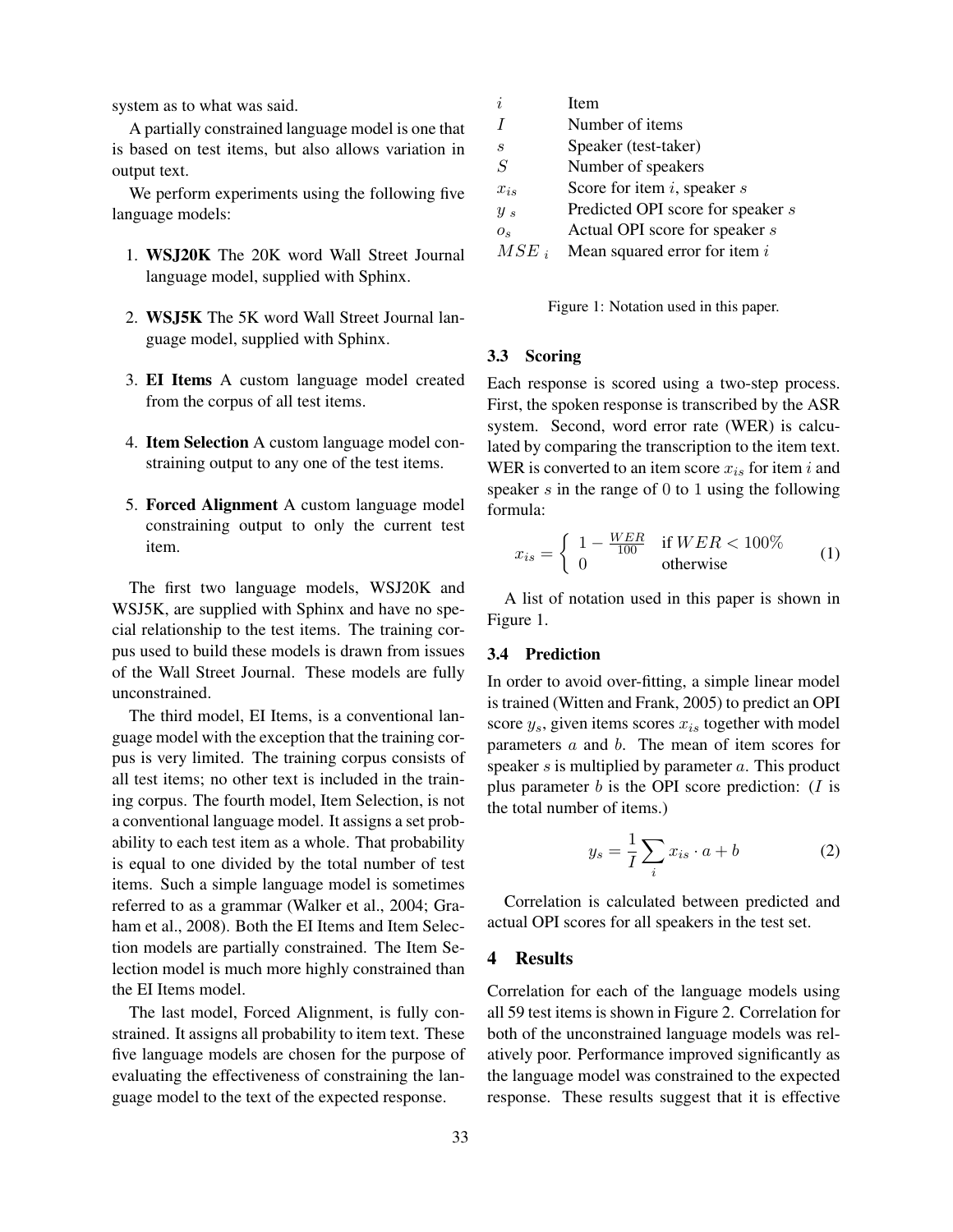to assume that the content of spoken responses is known.

Fully constraining the language model to the text of the expected response results in an item score which is a binary indicator (because, in this case, WER is either  $100\%$  or  $0\%$ ) of how well the spoken response sounds like the expected response. In this case, prediction is based on the output of the acoustic model of the speech recognizer, an acoustic measure. Prediction is not based on transcription, since a specific transcription is assumed prior to processing the spoken response. When the language model is fully unconstrained, an item score is an indicator of how well ASR transcription matches the text of the expected response. In this case, prediction is based on transcription, the speech recognizer's best guess of which words were spoken. Results indicate that correlation between predicted and actual OPI scores improves as prediction is based on acoustic measures, rather than on transcription.

| Language Model   Constrained   Corr. |            |       |
|--------------------------------------|------------|-------|
| WSJ20K                               | <b>Not</b> | 0.633 |
| WSJ5K                                | <b>Not</b> | 0.600 |
| EI Items                             | Partial    | 0.737 |
| Item Selection                       | Partial    | 0.805 |
| Forced Alignment                     | Full       | 0.799 |

Figure 2: Correlation with OPI scores, for all 5 language models, using all 59 test items. Language models are unconstrained, partially constrained, or fully constrained to the text of the expected response.

#### 4.1 Item MSE

The effectiveness of individual test items is explored by defining a measure of item quality. If each item score  $x_{is}$  were ideally linearly correlated with the actual OPI score  $o_s$  for speaker s then the equality shown below would hold:  $(o_s$  is an integer from 1 to 10.  $x_{is}$  is a real number from 0 to 1.)

$$
IDEAL \implies o_s = x_{is} * 9 + 1 \tag{3}
$$

We calculate the difference between this ideal and the actual OPI score:

$$
(x_{is}*9+1)-o_s \tag{4}
$$

This difference can be seen as a measure of how useful the item is as a predictor OPI scores. For better items, this difference is closer to zero. The mean of the squares of these differences for a particular item, over all  $S$  speakers in the training set, is a measure of item quality  $MSE_i$ :

$$
MSE_i = \frac{1}{S} \sum_{s} ((x_{is} * 9 + 1) - o_s)^2
$$
 (5)

Because we expect improved results by assuming that the content of expected responses is known, we use the Forced Alignment language model to calculate an MSE score for each test item. A sample of items and their associated MSE are listed in Figure 3.

#### MSE | Item text

| He should have walked away before      |
|----------------------------------------|
|                                        |
|                                        |
| We should have eaten breakfast by      |
|                                        |
|                                        |
| She dove into the pool gracefully, and |
|                                        |
| If her heart were to stop beating, we  |
|                                        |
|                                        |
|                                        |
|                                        |
|                                        |
|                                        |

Figure 3: Sample EI items with corresponding MSE scores.

Item MSE scores are used to define various subsets of test items, better items, worse items, and so on. Better items have lower MSE scores. These subsets are used to compute a series of correlations for each of the five language models. First, correlation is computed using only one test item. That item is the item with the lowest (best) MSE score. Then, correlation is computed again using only two test items, the two items with the lowest MSE scores. This process is repeated until correlation is computed using all test items. Results are shown in Figure 4. These results show even more convincingly that OPI prediction improves by assuming that the content of spoken responses is known.

#### 4.2 OPI Prediction

Figure 4 also gives an idea of how effectively EI can be used to predict OPI scores. Correlation over 0.80 is achieved using the Forced Alignment language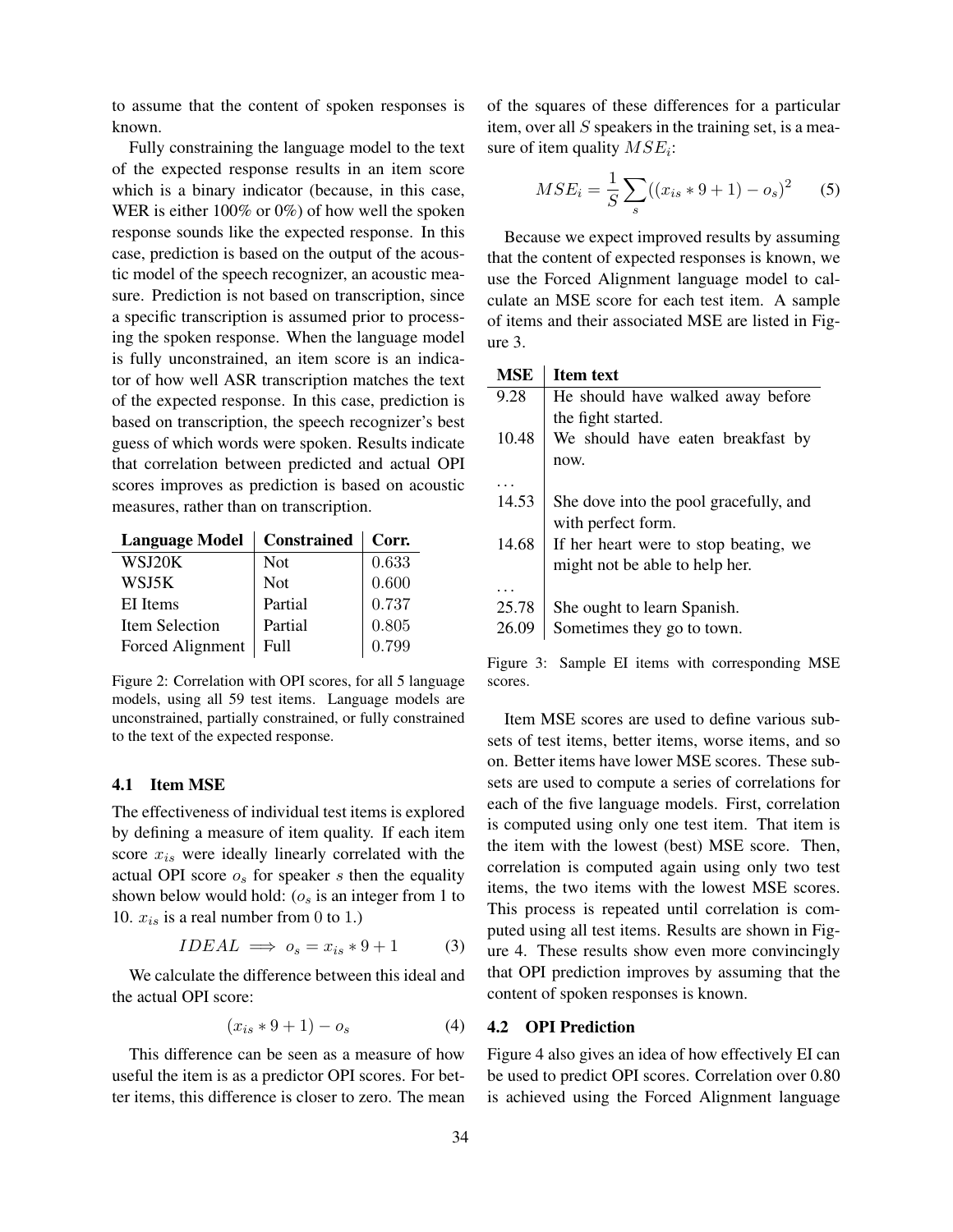

Figure 4: Correlation with OPI scores, for all 5 language models, using varying numbers of test items.



Figure 5: Plot of predicted OPI scores as a function of actual OPI scores, using the Forced Alignment language model and the best 24 test items.

model for all but 7 of the 59 subsets of test items. Correlation is over 0.84 for 11 of the subsets (best 20 - best 31). Correlation is above 0.85 for 3 subsets (best 23 - best 25). Predicted OPI scores correlate strongly with actual OPI scores.

Figure 5 shows a plot of predicted OPI scores as a function of actual OPI scores, using the Forced Alignment language model and only the best 24 test items. Correlation is 0.856. Interestingly, two of the outliers (OPI=5, predicted OPI=2.3) and (OPI=4, predicted OPI=2.3) were for speakers whose responses contained only silence, indicating those participants may have experienced technical difficulties or may have been uncooperative during their test session. The inferred model used to calculate OPI predictions for Figure 5 is shown below:

$$
y_s = \frac{1}{I} \sum_i x_{is} * 6.8 + 2.3
$$
 (6)

(Given this particular model, the lowest possible predicted OPI score is 2.3, and the highest possible predicted score is 9.1. The ability to predict OPI scores 1 and 10 is lost, but the objective is to improve overall correlation.)

#### 4.3 Item Selection

To see more clearly the effect that the choice of test items has on OPI prediction, we compute a series of correlations similar to before, except that the order of test items is reversed: First, correlation is computed using only the test item with the highest (worst) MSE score. Then, correlation is computed again using only the two worst items, and so on. This series of correlations is computed for the Forced Alignment language model only. It is shown together with the original ordering for the Forced Alignment language model from Figure 4.

These two series are shown in Figure 6. The series with generally high correlation is computed using best items first. The series with generally low correlation is computed using worst items first. At the end of both series all items are used, and correlation is the same. As mentioned earlier, correlation using only the best 24 items is 0.856. By contrast, correlation using only the worst 24 items is 0.679. The choice of test items can have a significant impact on OPI score prediction.

Figure 6 also shows that the effectiveness of individual test items can be predicted. MSE scores were calculated using only training data. Correlations were calculated for test data.

#### 4.4 Rejection Threshold

Since the Forced Alignment language model is found to be so effective, we experiment further to learn more about its behavior. Using this language model, item scores are either zero or one, depending upon whether ASR output text is the same as item text, or there is no output text. If joint probability, for a spoken response, is below a certain rejection threshold, no text is output. We perform experiments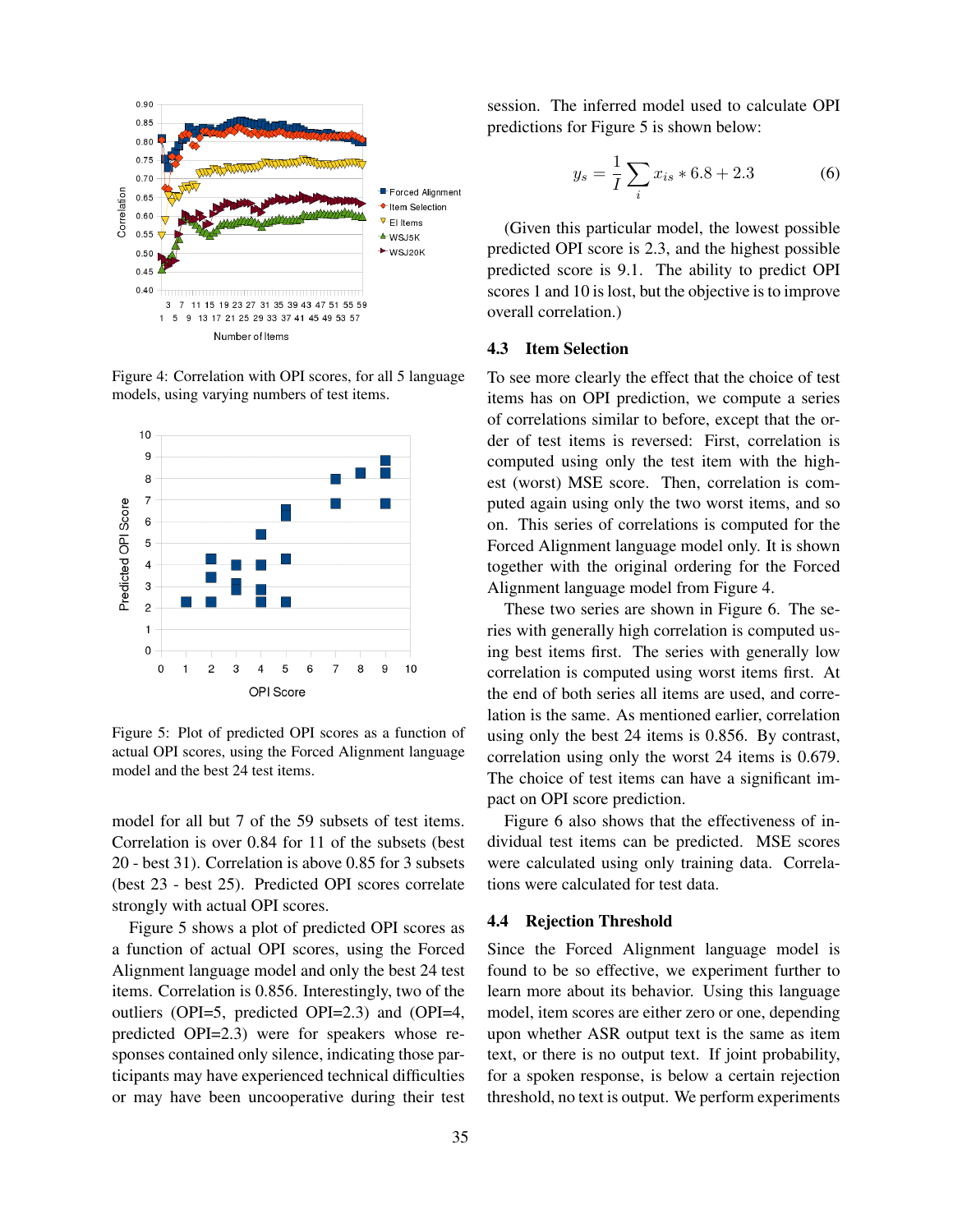

Figure 6: Correlation with OPI scores, showing the difference between best and worst items, using the Forced Alignment language model.



Figure 7: Correlation with OPI scores versus rejection threshold.

to see how sensitive OPI predictions are to the setting of this threshold.

Any ASR system parameter which affects probability estimates of word sequences can affect the rejection threshold. We make the arbitrary decision to vary the Sphinx  $relativeBeam Width$  parameter. For all previous experiments, the value of this parameter was fixed at  $1E - 90$ . The  $wordInsertionProbability$  parameter, which also affects the rejection threshold, was fixed at  $1E - 36$ .

Correlation is computed for various values of the *relativeBeamWidth* parameter. Results are shown in Figure 7. Good results are obtained over a wide range of rejection thresholds. Correlation peaks at  $1E - 80$ . OPI prediction does not appear to be overly sensitive to the setting of this threshold.

### 5 Discussion

We conclude that a fully-automated EI test can be used to effectively predict more general language ability than those abilities which are directly tested by EI. Such an EI test is used to predict the OPI scores of 25 test-takers. Correlation between predicted and actual OPI scores is strong.

Effectiveness of OPI score prediction depends upon at least two important design decisions. One of these decisions is to base prediction primarily on acoustic measures, rather than on transcription. The other of these decisions is the choice of sentences, or EI test items, to be repeated. It is shown that both of these design decisions can greatly impact performance. It is also shown that the effectiveness of individual test items can be predicted.

We quantify the effectiveness of individual test items using item MSE. It may be possible to use item MSE to learn more about the characteristics of effective EI test items. Developing more effective test items may lead to improved prediction of OPI test scores. In this paper, we do not attempt to address how linguistic factors (such as sentence length, syntactic complexity, lexical difficulty, and morphology) affect test item effectiveness for OPI prediction. However, others have discussed similar questions (Tomita et al., 2009; Christensen et al., 2010).

It may be possible that a test-taker could learn strategies for doing well on an EI test, without developing more general speech communication skills. If test-takers were able to learn such strategies, it may affect the usefulness of EI tests. Bernstein et al. (2010) suggest that, as yet, no conclusive evidence has been presented on this issue, and that automated test providers welcome such research.

It is possible that other automated systems are found to be more effective as a means for testing speech communication skills, or as a means for predicting OPI scores. We expect this to be the case. The purpose of this research is not to design the best possible system. Rather, it is to improve understanding of how such a system might be designed. It is shown that an EI test can be used as a key component of such a system. Strong correlation between actual and predicted OPI scores is achieved without using any other language testing method.